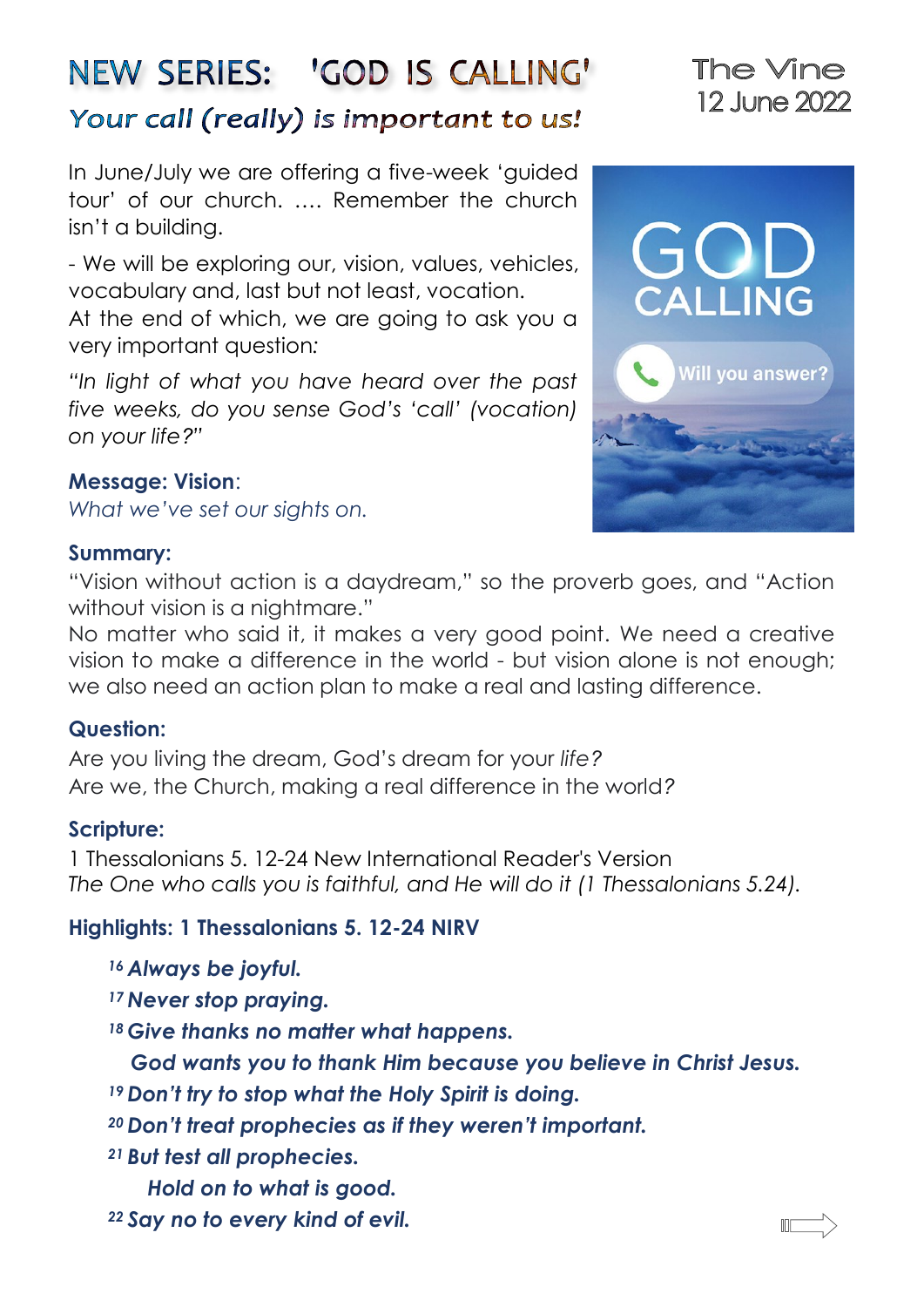#### **Hebrews 13. 17 NIRV**

*<sup>17</sup> Trust in your leaders. Put yourselves under their authority. Do this, because they keep watch over you. They know they are accountable to God for everything they do. Do this, so that their work will be a joy. If you make their work a heavy load, it won't do you any good.*

> Much Grace, Orrell

#### Q & A SESSIONS ~ Gympie & Imbil

As a follow-up to last Sunday's meeting, dates & times have been set aside providing you with the opportunity to ask questions and/or share ideas appertaining to the Concept Plans, Corporate Identity and Operational Guidelines.

All are welcome and encouraged to take part in this important exercise.

| Tuesday 14 <sup>th</sup> June 2022, 10:30am - 12:00pm.                             |                     |  |
|------------------------------------------------------------------------------------|---------------------|--|
| Tuesday $14^{th}$ June 2022, 6:00pm - 7:30pm.<br>At our Gympie church              |                     |  |
| (Red Hill Rd)<br>Thursday $16^{th}$ June 2022, $1:30 \text{pm} - 3:00 \text{pm}$ . |                     |  |
| Thursday $16^{th}$ June 2022, 5:00pm – 6:30pm.                                     |                     |  |
| Sunday 19 <sup>th</sup> June 2022, 10:30am                                         | At our Imbil church |  |

 (after 9am worship & morning tea) If anyone would like to come and worship at Imbil and join in the  $Q \& A$  session, you'd be most welcome. (Elizabeth St)

## OPERATION CHRISTMAS CHILD - JUNE DONATIONS

This month we're collecting Something to Play With. Toy cars, yoyos, skipping ropes, slinkies, tennis balls, finger puppets, etc … small enough to fit in a shoebox with lots of other things. Thank you for your wonderful support.

#### OFFICE CONTACT DETAILS & STAFF LEAVE

- Our new office landline number 07 5481 1908 is now in service (the other numbers have been disconnected).
- Cherylie will be on annual leave from  $13<sup>th</sup>$  June to  $1<sup>st</sup>$  July inclusive our ministry team will be handling the various office functions. If you need to get in touch with the office, please contact one of the ministry team either on their mobiles or by email. We will have someone covering our office incoming emails.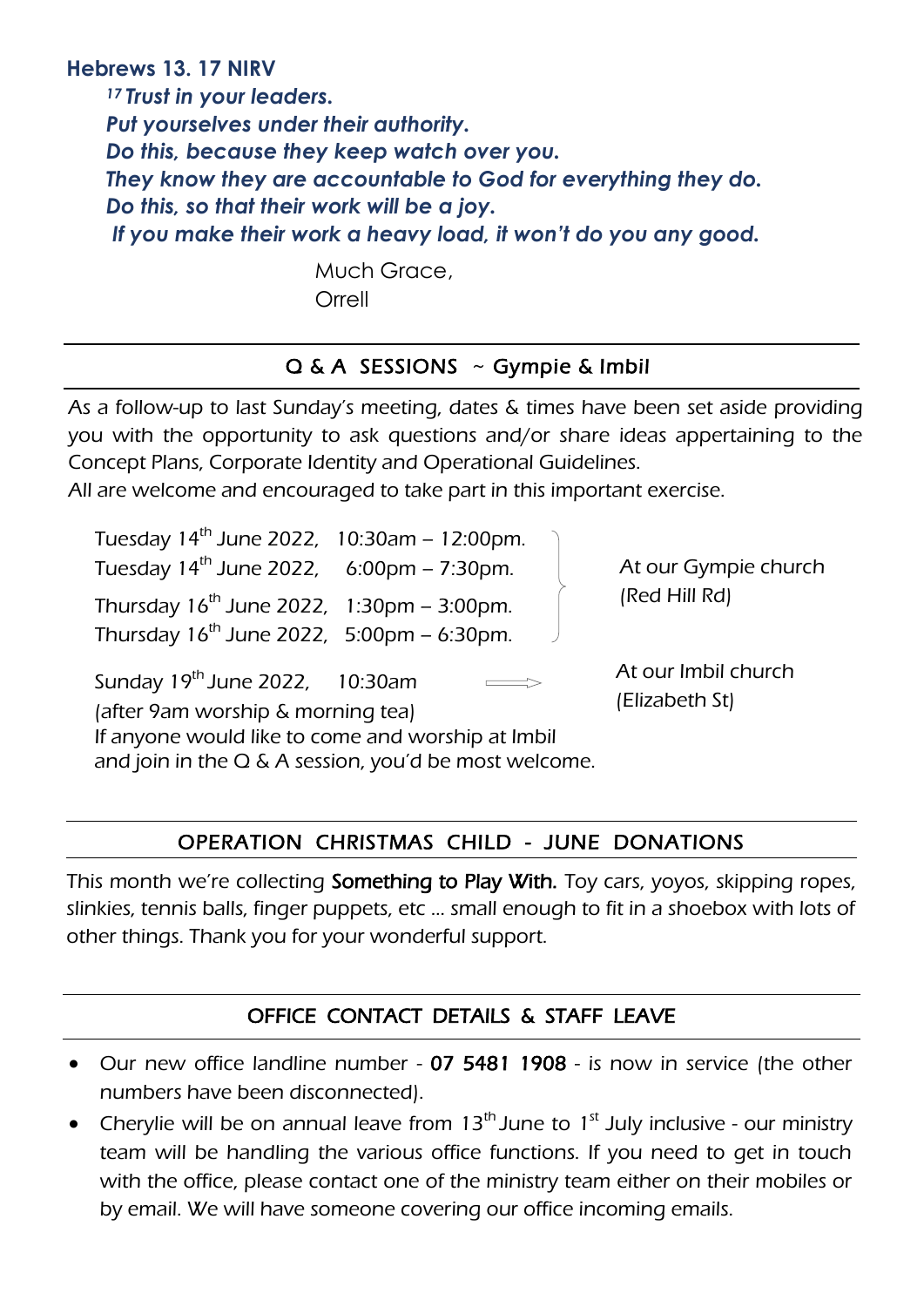## **Clarify Vision and Mission**

**Vision is about seeing.** 

**Vision is 'where' you look, as much as what you see 'when' you look.** 

**Vision is always about seeing ahead - looking into the future.** 

**Vision requires the use of imagination.** 

**Visioning requires a deliberate discipline of putting oneself in a visionary context. Vision is not about looking back, although lessons learned from the past might help to orientate our disposition to the present and future.** 

**Vision is not the result of stacking up solutions to various problems until a structure appears before us.** 

**Vision takes opportunities, and with imagination, shapes them into a story.** 

**We absolutely believe that God has a specific Vision for our church in Gympie, Imbil, and our property at Amamoor.**

**Vision is always a little opaque to begin with, and not quite in focus. Detailed thinking, that delivers content and structure, follows Vision.** 

Success Implementation Visio Action Plan Mission Strateg

**Someone once put it this way:** 

- **Faith First (vision),**
- **Function Next (ideas and content),**
- **Form Last (structure).**

## **This might be a useful way to orientate ourselves to the visioning activities that follow.**

Extract from Snr. Minister's Report - AGM 7<sup>th</sup> November 2021. Rev. Orrell Battersby

#### BIBLE SOCIETY GYMPIE BRANCH ~ JUNE APPEAL

During this month, the Bible Society is seeking financial support from our Gympie churches. You can give via the blue donation boxes located in our church foyers; use a separate envelope marked 'Bible Society' to place in our offering bowl/box; or by bank transfer: BSB 064416 Account No: 00906891 Account Name: Bible Society Australia - Gympie Branch Reference: Your Name or Gympie UC